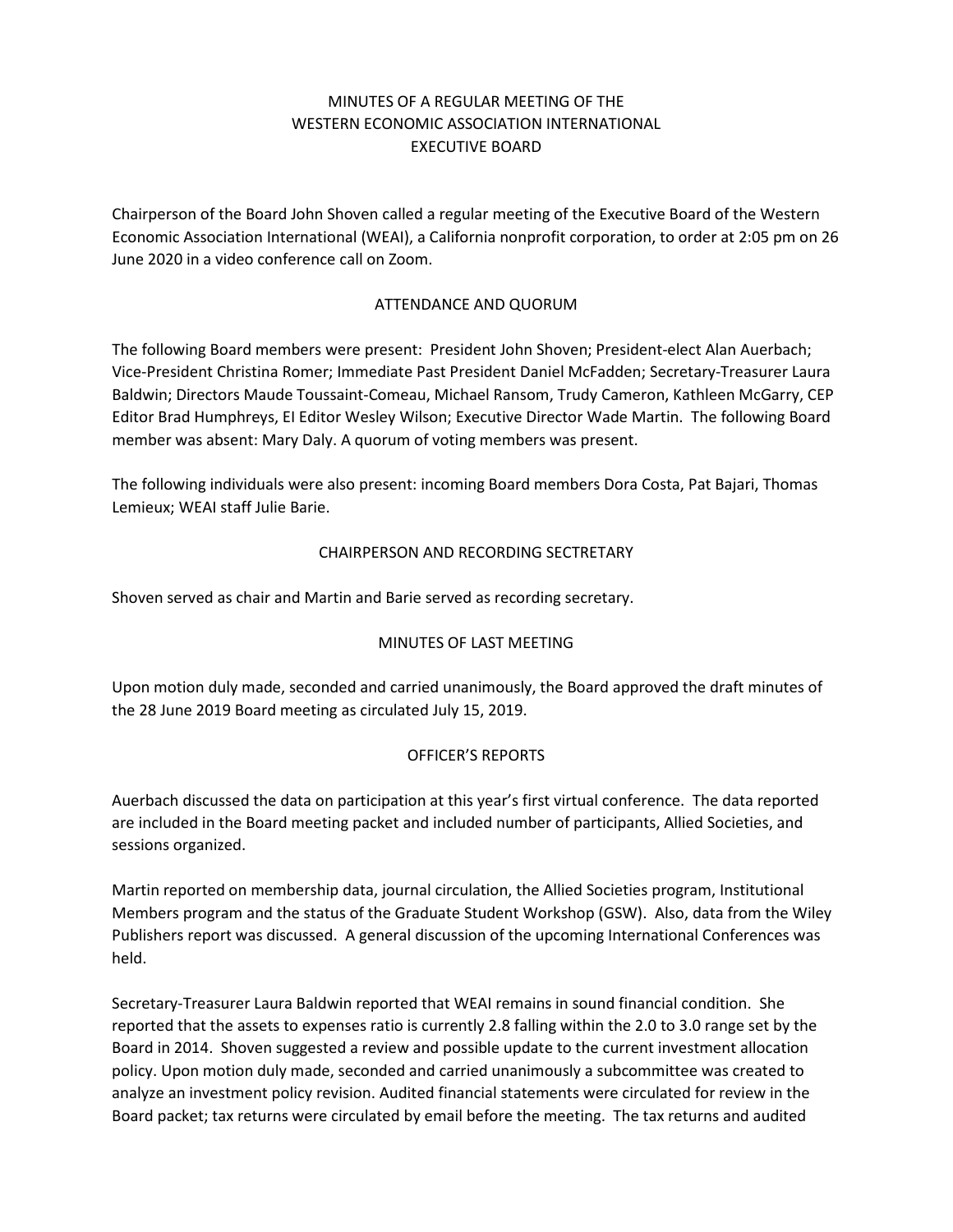financial statements were approved upon a motion duly made, seconded and unanimously passed. Baldwin presented the results of the 2020 election: Dora Costa was elected Vice President; Pat Bajari and Thomas Lemieux were elected Directors.

# EDITORS' REPORTS

Humphreys reviewed the 2019 editor's report which will be published in the October 2020 issue of CEP. The data on submissions, accepted and published articles was discussed. The Best Article award was announced as well as Best Referee awards.

Wilson reviewed the EI 2019 editor's report which will be published in the October 2020 issue of EI. The data on submissions, accepted and published articles was discussed. The Best Article for 2019 was announced as well as Best Referee awards.

## NOMINATING COMMITTEE REPORT

The Nominating Committee was chaired by John Shoven. The other members of the committee included Christina Romer and Trudy Cameron.

Shoven presented the nominating committee report. After discussion, upon motion duly made, seconded and passed unanimously the top nominees for Vice President, Academic Director, and Nonacademic Director were identified.

# REAPPOINTMENT OF CEP EDITOR

CEP Editor Brad Humphreys presented his Proposal for Reappointment for a third term to the Executive Board. The Journals Standing Committee met before the regular board meeting to discuss reappointment. After Humphreys recused himself from the board meeting, the Journals Standing Committee made their recommendation for reappointment. Upon motion duly made, seconded and carried unanimously, Brad Humphreys was reappointed for a third term as CEP Editor 2022-2026.

### CONFLICT OF INTEREST POLICY

Members of the Board in attendance reviewed the conflict of interest policy. The forms were circulated for signature and collected electronically and are on file at the WEAI office.

### CODE OF ETHICS

Romer recommended that WEAI adopt a Code of Ethics. The American Economic Association's Code of Professional Conduct and Policy on Harassment and Discrimination were presented as examples, as well as a series of questions to pose to prospective Board members to bring any potential issues to light. It was agreed to continue the discussion by email and present a proposal for unanimous vote outside of the regular meeting.

### BUDGET 2021